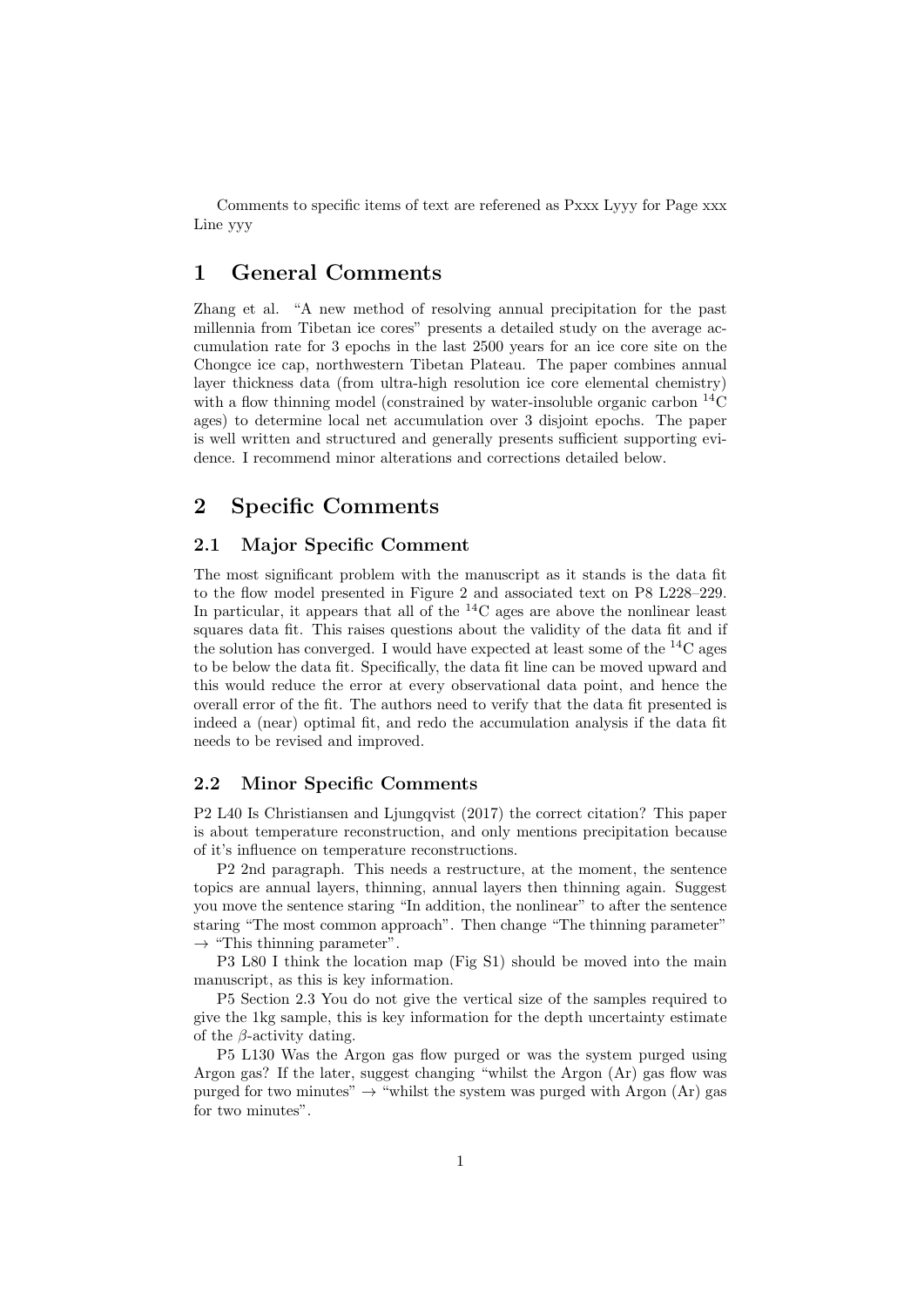P5 Section 2.4 you do not give the vertical size of the samples used for the  $14C$  extraction, this is key information for the uncertainty estimate of the  $14C$ dating, as there is uncertainty in both the age and depth.

P6 L188–189 These grouped peaks could also be from independent snow events with dry wind blown dust deposition between these snow events.

P9 L241-242 Make it clear that you are using the values of "b" and "p" that you found in Section 3.2.

P10 L257 Change "can be securely stored"  $\rightarrow$  "is preserved". In fact your density profiles (Fig S6) suggest this for Core 2 and 3, which both lack the lower densities near the surface indicative of snow. I suggest you add a sentence at Line 258 making this point.

P10 L265 You have presented all other accumulation rates as mm w.e./yr, suggest that you do the same for the Thompson et al (2006) results, to allow for easy comparison.

P10 L284–286 This statement is not correct. For example, an error in either the  $14C$  dating, or the flow model fit (see main points above) will introduce an error in the flow thinning model, which due to its non-linear nature will result in different relative average accumulations over various epochs.

P11 L295–299 In fact you already have 9 such markers from the  ${}^{14}C$  age ties, which allow you to calculate the average accumulation rate over the 8 epochs these 9 makers define.

Supp info, Figure 1b Give details of where the remote sensing data is from, what is the instrument (e.g. optical, SAR) and give a data citation.

Supp info, Figure S8 Give details of which core (or cores) are being compared here.

Supp info, Table S1 is the depth in meters water equivalent? Explain the difference between "<sup>14</sup>C age" and "cal age".

### 3 Technical corrections

P2 L34 Kidd and Hoffman 2011 do not say "most important" only "variable parameter associated with atmospheric circulation". Delete "most important".

P2 L45 "glacier"  $\rightarrow$  "glaciers".

P2 L45–47 It is possible to obtain accumulation rates at time-scales other than annual from ice-cores. Suggest changing "obtain reliable annual-layer thickness information"  $\rightarrow$  "obtain reliable layer thickness information for the relevant times-scales (typically annual, but may be centennial for low temporal resolution sites or studies)".

P2 L48 You are not constraining the thinning, you are compensating for it, suggest changing "constrained"  $\rightarrow$  "compensated for".

P2 L57 There are many more ice core records than just the citations you list, suggest changing "(Alley"  $\rightarrow$  "(e.g., Alley")

P3 L62 Change "methods. e.g., the"  $\rightarrow$  "methods, for example the".

P3 L64 Remove the full stop after "technology".

P3 L65 Maybe change "reveal" to "resolve".

P3 L69 Change "parameters"  $\rightarrow$  "parameterisations".

P3 L77 Delete the word "parameter".

P3 L78 Change "record"  $\rightarrow$  "records".

P4 L93 See comment above about moving Fig S1 into the main manuscript.